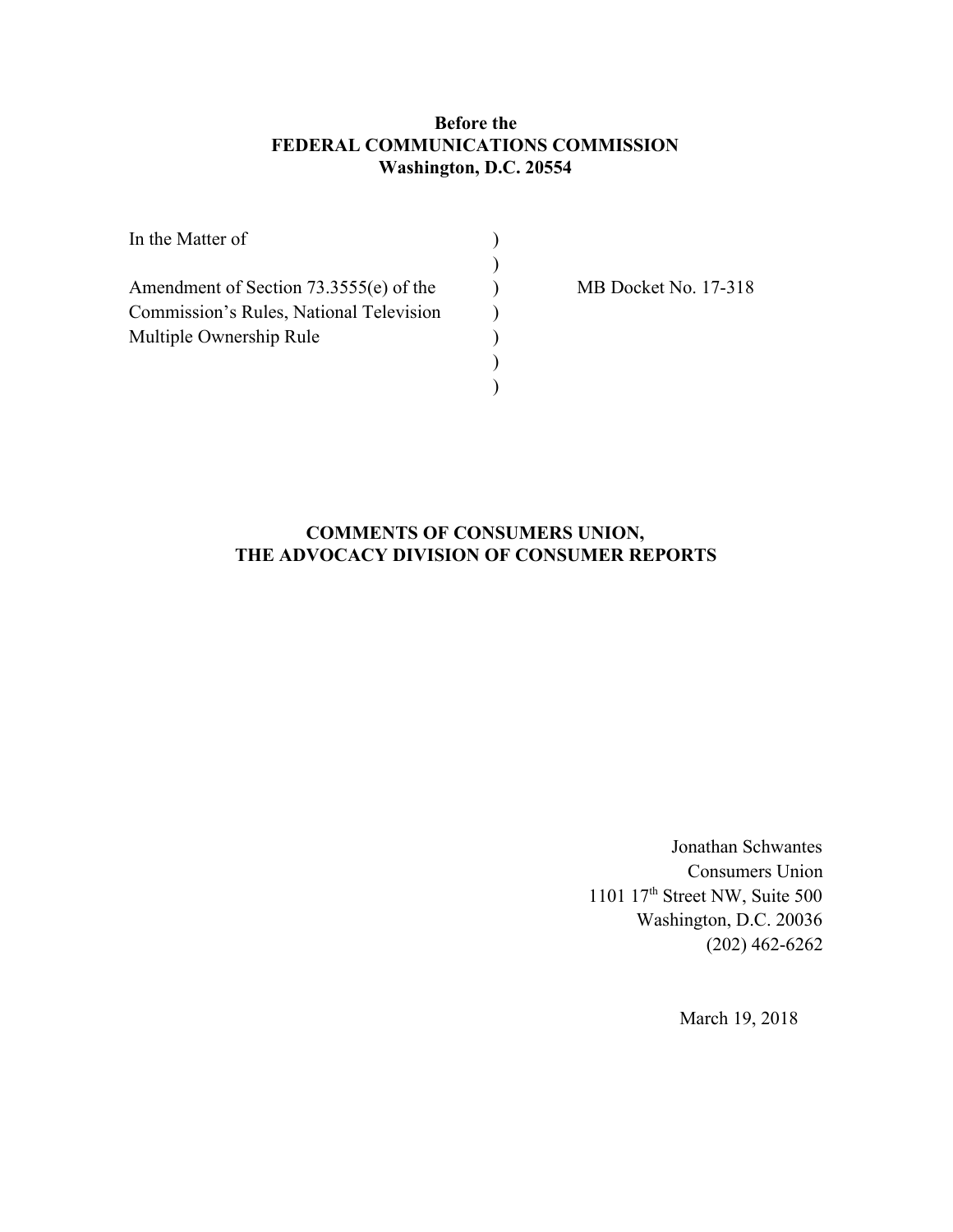#### **I. INTRODUCTION**

Consumers Union,<sup>1</sup> the advocacy division of Consumer Reports, offers comment on the questions presented in this Notice of Proposed Rulemaking<sup>2</sup> (*NPRM*) concerning the Federal Communications Commission's (FCC) national television audience reach cap and the so-called UHF discount. The cap, which has been in existence in some form since the 1940s, has a simple purpose: to ensure that no single entity owns a number of broadcast stations that, in the aggregate, reach more than a certain percentage (currently set at 39 percent) of American households.

Several difficult and interesting issues are raised in this proceeding. First and foremost, does the Commission even possess the legal authority to adjust the cap? Does that authority extend to eliminating the UHF discount? Despite the Commission concluding in  $2016<sup>3</sup>$  that it does have that authority, we revisit these questions again today. For our part, Consumers Union believes the FCC got it right two years ago, and that the Commission has the authority to both adjust the cap and do away with the UHF discount, based upon the

<sup>1</sup> Consumers Union works for a fair, just, and safe marketplace for all consumers and to empower consumers to protect themselves, focusing on the areas of telecommunications, competition and consumer choice, health, food and product safety, energy, privacy, and financial services, among others. Consumer Reports is the world's largest independent product-testing organization. Using its more than 50 labs, auto test center, and survey research center, the nonprofit organization rates thousands of products and services annually. Founded in 1936, Consumers Reports has over seven million subscribers to its magazine, website, and other publications.

<sup>2</sup> *Amendment of Section 73.3555(e) of the Commission's Rules, National Television Multiple Ownership Rule*, MB Docket No. 17-318, Notice of Proposed Rulemaking (December 14, 2017) (*NPRM*).

<sup>3</sup> *Amendment of Section 73.3555(e) of the Commission's Rules, National Television Multiple Ownership Rule*, MB Docket No. 13-236, Report and Order, 31 FCC Rcd 10213, (2016) (*UHF Discount Elimination Order*).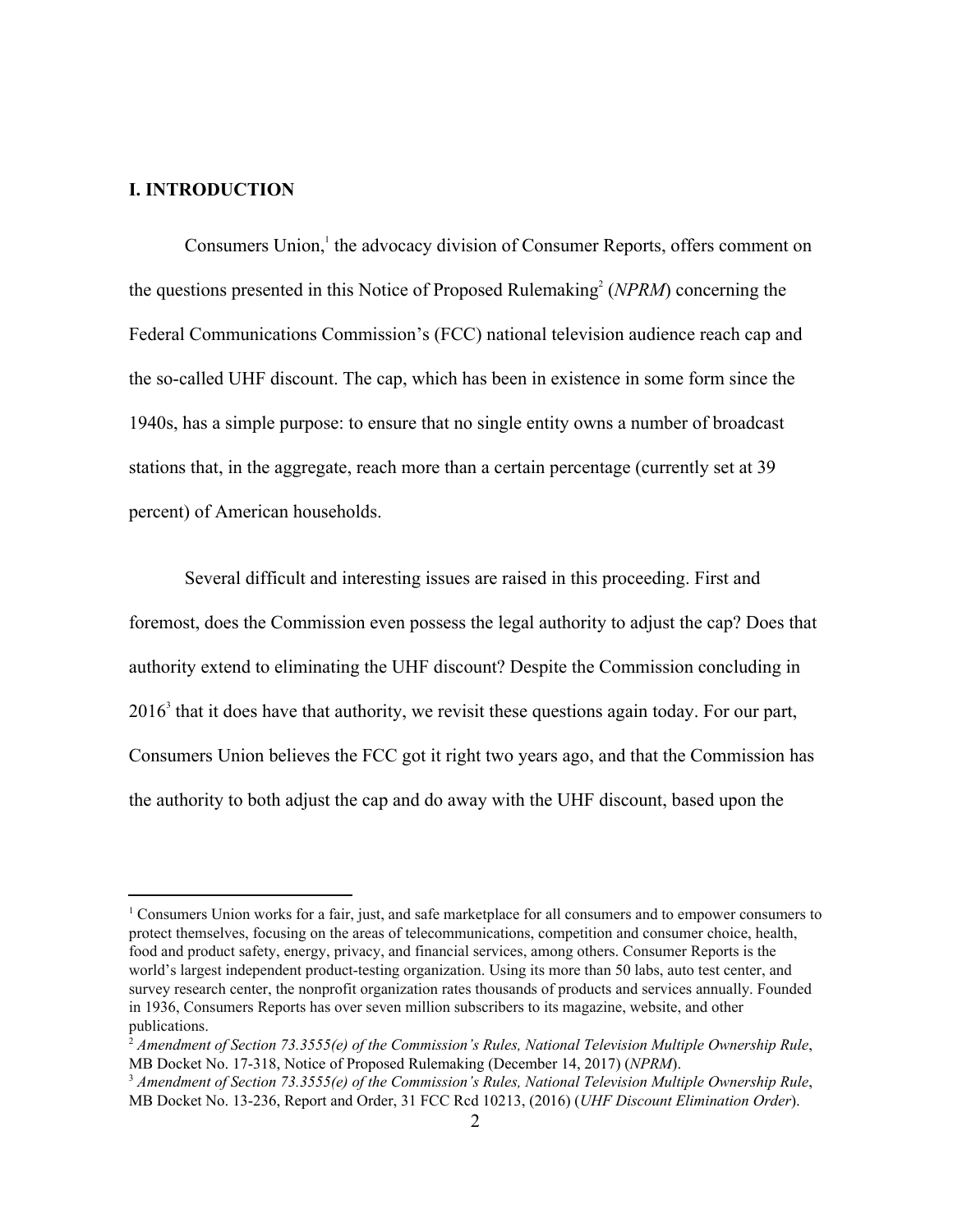statutory interpretation of the Consolidated Appropriations Act of 2004 (CAA), $4$  where Congress stepped in and adjusted the cap from 45 percent to its current level of 39 percent.

If the Commission agrees that it has this legal authority, we are then asked if the cap should be adjusted, or even eliminated altogether.<sup>5</sup> We believe the cap should remain in place for valid and important public interest reasons. Various rationales have been used to justify the cap in the past—in particular, promoting diversity and promoting competition, both of which we believe are well-founded and beneficial for consumers. The most recent justification put forth by the FCC was in 2002, and maintained that the cap is necessary to protect localism in the nation's broadcast markets—that is, better ensuring that there are broadcast station owners who are focused on concerns in the local community where the station is broadcasting.<sup>6</sup>

The *NPRM* asks if other or new goals are supported by the cap.<sup>7</sup> We believe the *answer is "yes" and that another important consumer interest is indeed protected by the cap, specifically that the national audience reach cap prevents broadcast station groups from growing so large as to further distort the retransmission consent fee regime in way that will lead to higher consumer prices.* Consumers Union believes that this process, whereby broadcasters and multichannel video programming distributors (MVPDs, which

<sup>4</sup> Consolidated Appropriations Act, 2004, Pub. L. No. 108-199, § 629, 118 Stat. 3, 99-100 (2004) (CAA). <sup>5</sup> *NPRM* at ¶ 6.

<sup>6</sup> *2002 Biennial Review Order*—*Review of the Commission's Broadcast Ownership Rules and Other Rules Adopted Pursuant to Section 202 of the Telecommunications Act of 1996,* MB Docket No. 02-277, Report and Order and Notice of Proposed Rulemaking, 18 FCC Rcd 13620 (2003) (*2002 Biennial Review Order*)

*Id.* at  $\P$ [15, 17: "Have marketplace changes affected the relationships and business dealings between local broadcasters and other video distributors in ways that would justify retention, modification, or elimination of the national audience reach cap?"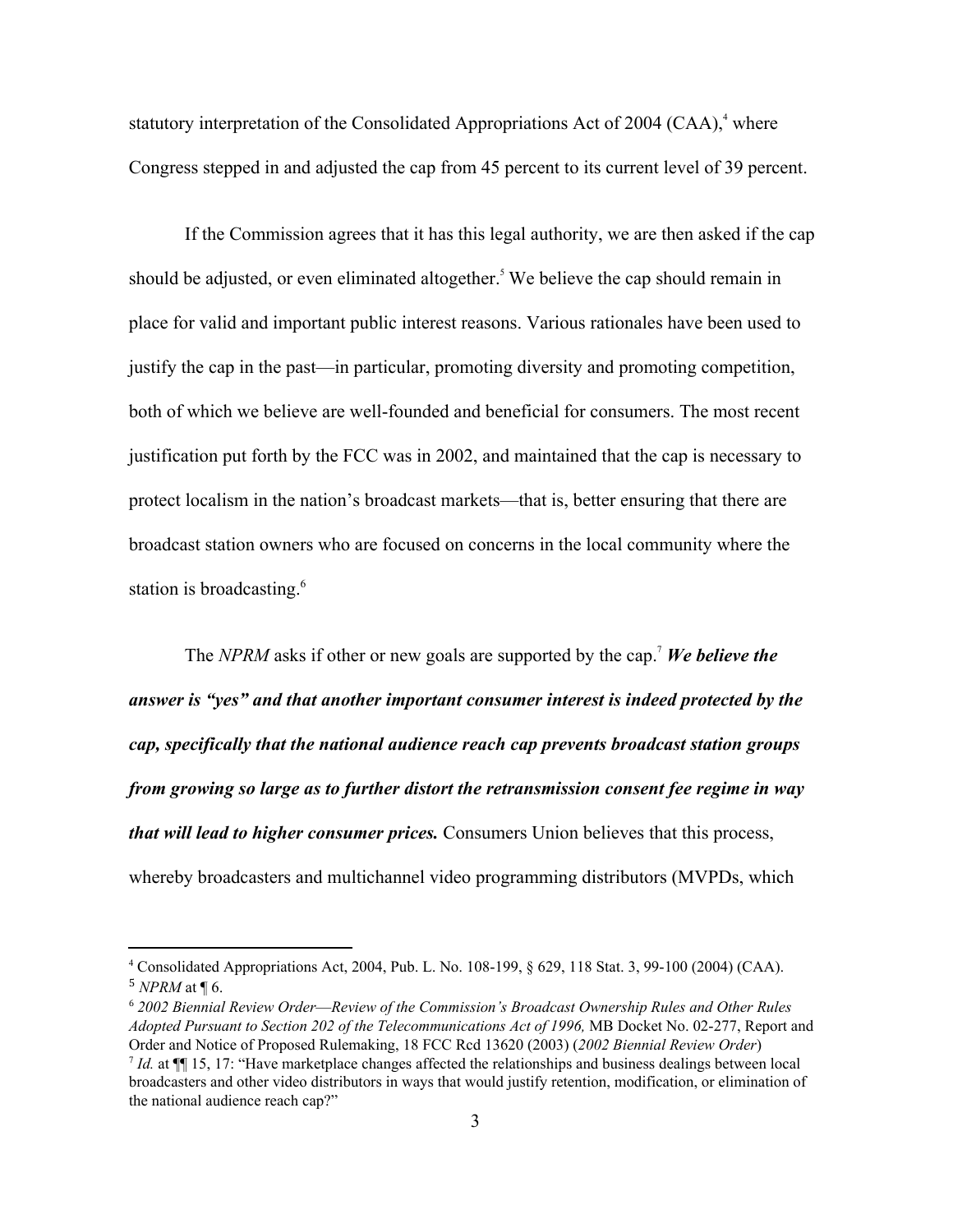include pay-TV providers such as cable companies and direct broadcast satellite operators) negotiate fee-for-carriage agreements, has long been broken. Broadcasters already demand higher and higher fees from MVPDs in return for access to programming. Naturally, these increased costs are passed on to consumers, in the form of rate increases and new add-on fees created by MVPDs. Allowing broadcast station groups to grow larger, and unrestrained by a national television audience reach cap, will only make the situation worse, with even higher retransmission consent fees resulting in higher prices paid by consumers.

As for the UHF discount, it is a regulatory artifact from the analog television era, whereby a UHF station was deemed to count only half as much as a VHF station when calculating compliance with the national television audience reach cap—a discount that acknowledged the inferior signal strength of a UHF station that resulted in smaller audiences for those broadcasters in the over-the-air television past. We believe the Commission had the authority to eliminate the UHF discount in 2016, as the technical rationale for the regulation is no longer relevant in the digital television era. Though the current FCC reinstated the UHF discount last year<sup>8</sup>—an action we did not support, and which appeared designed to facilitate the pending Sinclair-Tribune merger—the Commission should abolish the discount once and for all in this proceeding.

At its core, the *NPRM* revives a debate over what is the FCC's proper role in setting the national television audience reach cap, and questions whether the Commission even has

<sup>8</sup> *Amendment of Section 73.3555(e) of the Commission's Rules, National Television Multiple Ownership Rule*, MB Docket No. 13-236, Order on Reconsideration, 32 FCC Rcd 3390, (2017) (*UHF Discount Reinstatement Order*), *pet. for rev. pending sub nom. Free Press, et al. v. FCC*, D.C. Cir. No. 17- 1129 (filed May 12, 2017).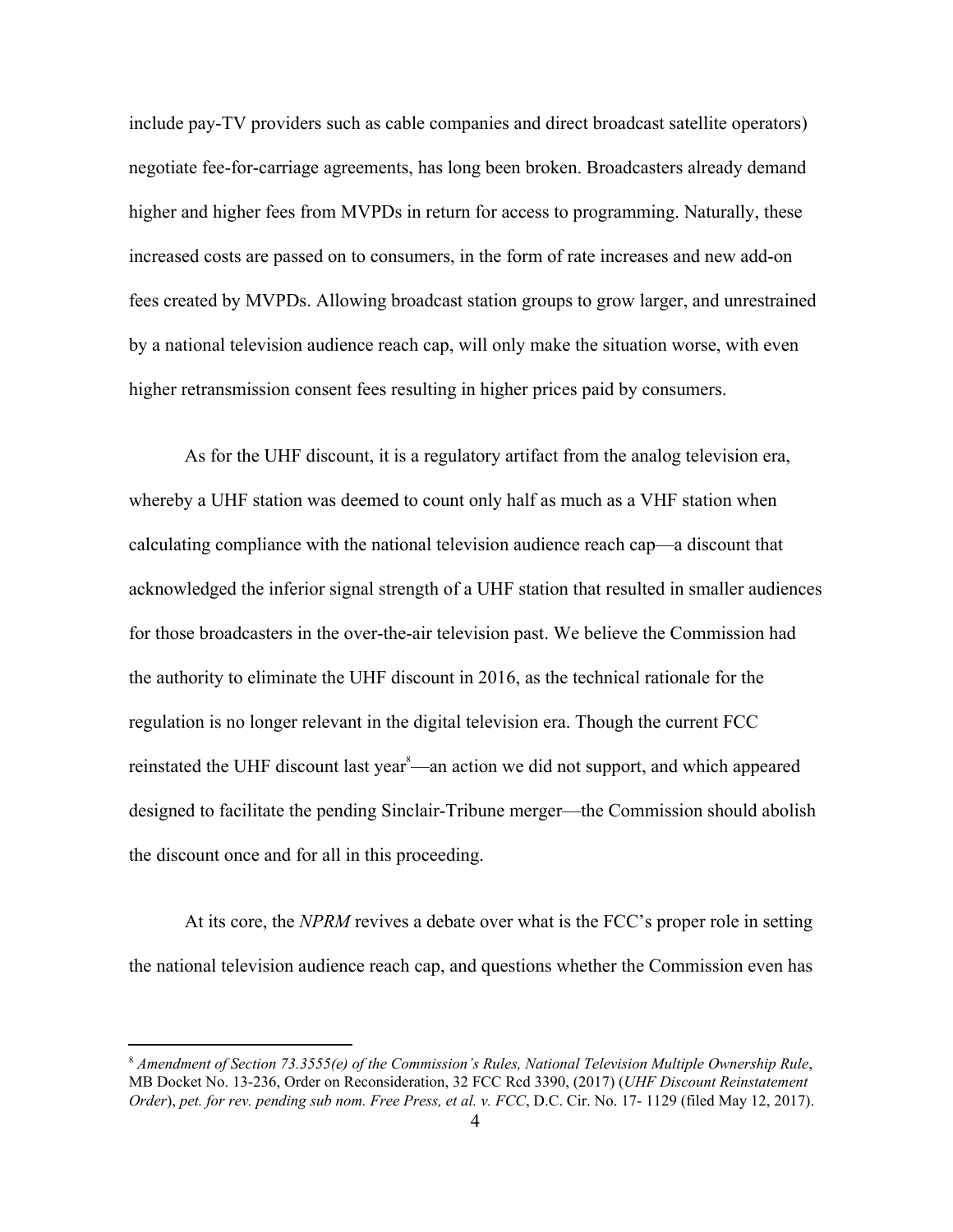a role at all in light of language Congress included in the CAA more than a decade ago.<sup>9</sup> Whether through statutory interpretation of that law, or a reading of federal court precedent, many conflicting positions have been staked out, and no doubt will be restated in this proceeding's record. Perhaps Commissioner O'Reilly is correct in his belief that only the courts or Congress can truly bring certainty to the tangle of complex legalities posed in the *NPRM*.<sup>10</sup> But, Consumers Union shares the Commission's earlier conclusions in 2016 that *the FCC does have the power to adjust the cap* and to address related issues such as the UHF discount. Though we do not address all the questions presented by the *NPRM*, we discuss several of them below.

#### **II. LEGAL AUTHORITY OF THE FCC TO ACT**

The central question of this proceeding is whether the FCC has any authority to adjust the national television audience reach cap. One need not look any further than the record from the 2016 order that eliminated the UHF discount for an answer, where various legal theories and interpretations were put forth to resolve this very question.<sup>11</sup> Ultimately, one's conclusion is dependent upon discerning what Congress intended when it lowered the FCC's then-45 percent cap to 39 percent in the CAA. As cited in the 2016 order, the statutory language is terse, and plainly instructed the Commission to "modify its rules" to lower the cap.<sup>12</sup> The law further removed future consideration of the cap from the FCC's

<sup>9</sup> Consolidated Appropriations Act, 2004, Pub. L. No. 108-199, § 629, 118 Stat. 3, 99-100 (2004) (CAA).

<sup>&</sup>lt;sup>10</sup> *NPRM* at pp. 24-25 (statement of Commissioner Michael O'Rielly)

<sup>11</sup> *UHF Discount Elimination Order* at ¶ ¶ 16-20.

 $12$  *Id.* at  $\P$  21.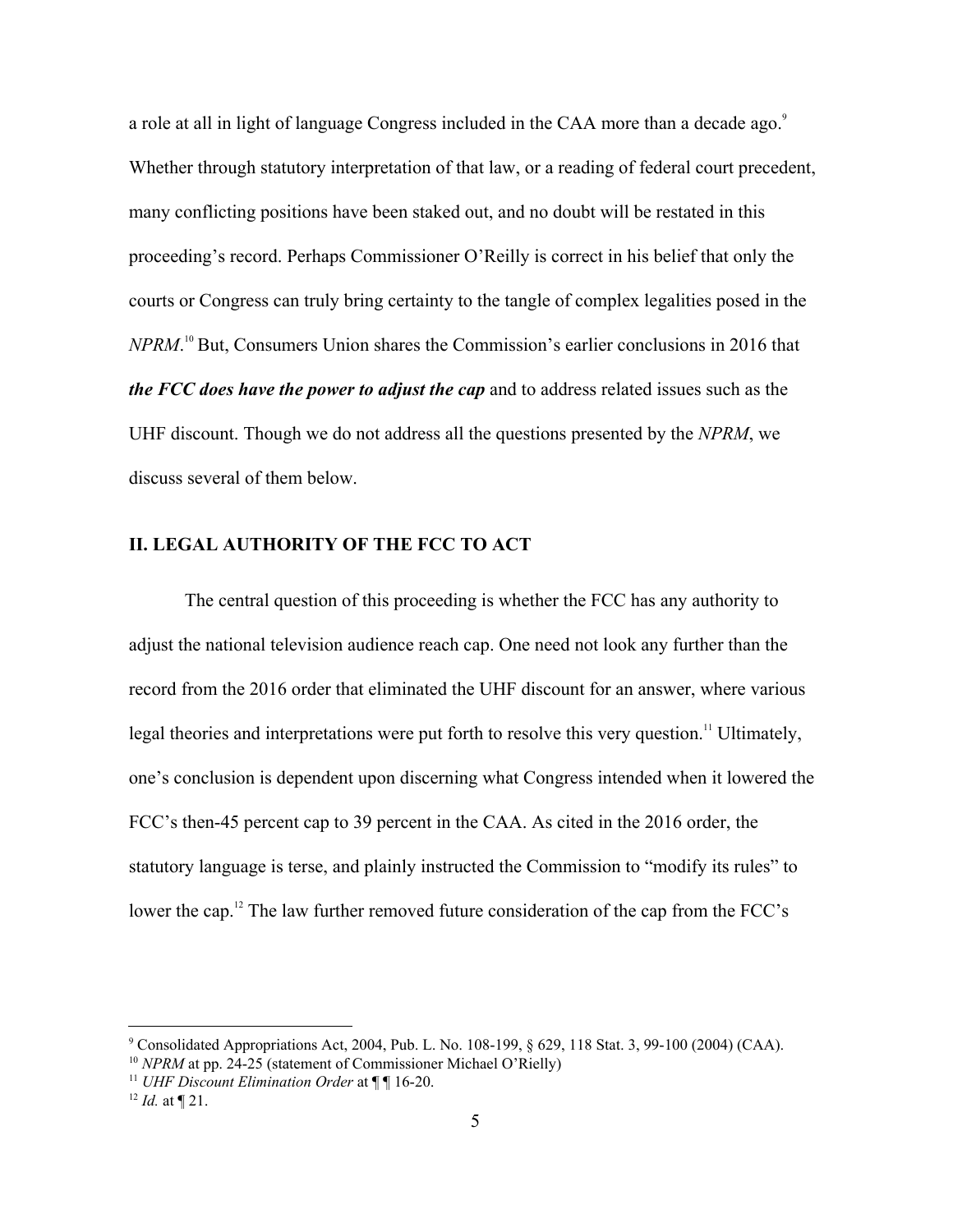quadrennial (adjusted from what was formerly a biennial) review of its media ownership rules $13$ 

Various stakeholders arrived at different answers as to what exactly the language of the CAA meant for the FCC's future authority to address the national television audience reach cap—no doubt influenced by what would best suit their interests. Nonetheless, Consumers Union is most persuaded by the Commission's conclusion that the statute did not restrict the FCC from adjusting the cap—and, by extension, eliminating the UHF discount—provided it did so in a separate rulemaking outside of its mandatory quadrennial review. Indeed, the order cites the Third Circuit decision in *Prometheus*  $I<sup>14</sup>$  as further support for this position.<sup>15</sup> If Congress had wanted to bar the FCC from ever considering the national television audience reach cap, it could have expressly done so. However, Congress did not, and we believe the Commission correctly outlined its authority on this matter in 2016.

## **III. RETENTION OF THE NATIONAL AUDIENCE REACH CAP**

Assuming the Commission agrees that it has the legal authority to modify the national television audience reach cap in this proceeding—though that's hardly a given when considering the stated positions of some Commissioners<sup>16</sup>—we believe the FCC should also retain the cap at its current level of 39 percent.

<sup>13</sup> *Id.*

<sup>14</sup> *Prometheus Radio Project v. FCC*, 373 F.3d 372, 395-97 (3d Cir. 2004) (*Prometheus I*)

<sup>15</sup> *UHF Discount Elimination Order* at ¶ 21, citing *Prometheus I*, 373 F.3d at 397 ("Although we find that the UHF discount is insulated from this and future periodic review requirements, we do not intend our decision to foreclose the Commission's consideration of its regulation defining the UHF discount in a rulemaking outside the context of Section 202(h).").

<sup>&</sup>lt;sup>16</sup> *NPRM* at pp. 21-25, 27 (see statements of Commissioner Mignon L. Clyburn, Michael O'Rielly, and Jessica Rosenworcel)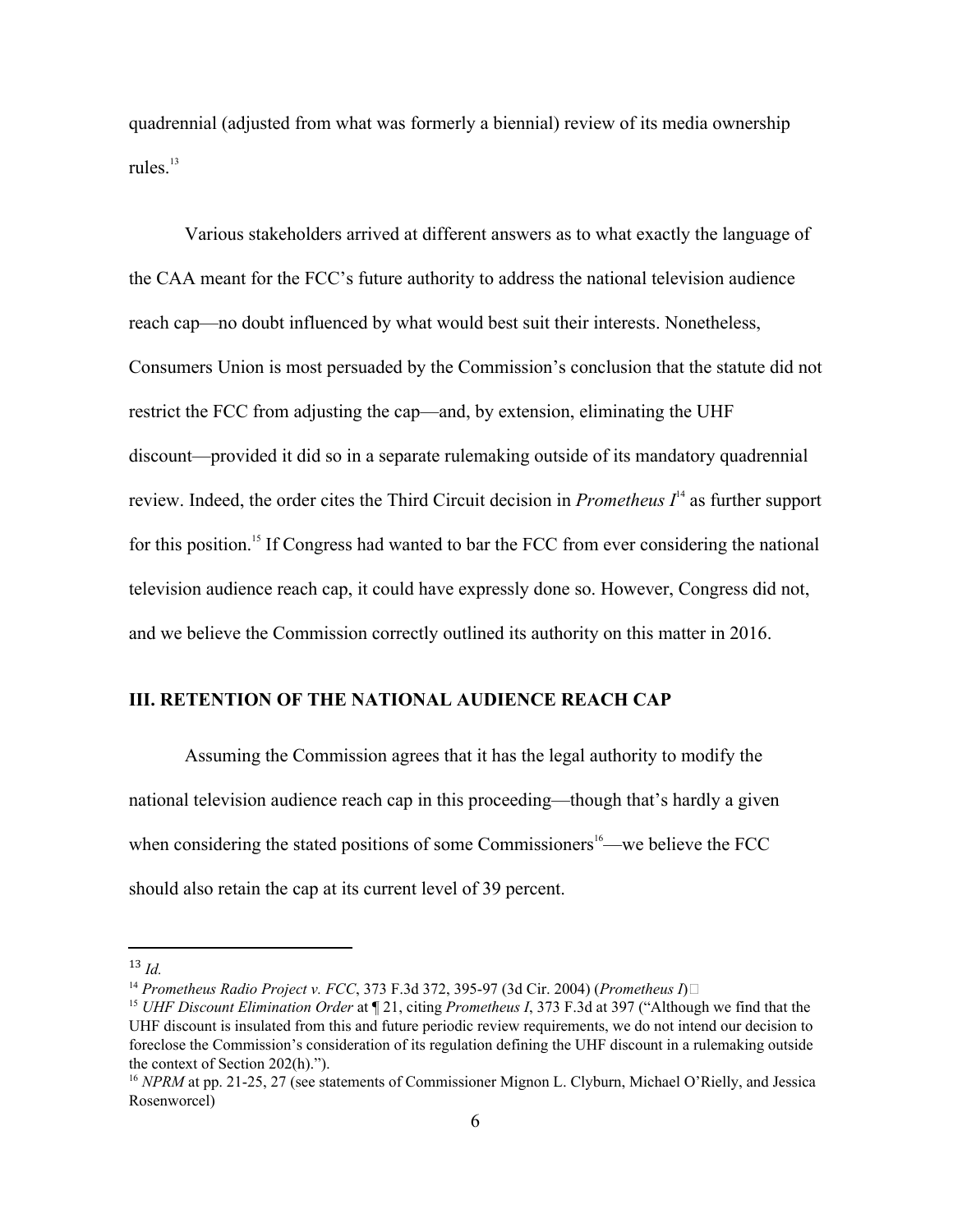Despite the *NPRM*'s questioning whether the cap has outlived its usefulness amidst new online video offerings and competing platforms,<sup>17</sup> Consumers Union believes that there are sound public policy reasons for keeping the cap, and that preserving it continues to serve the public interest. And although, as the *NPRM* asserts, the video programming landscape has changed in the short time since the cap was last adjusted, we must not forget that broadcasters are subject to public interest obligations as part of their use of valuable spectrum. Therefore, regulatory measures like the cap seek to achieve and protect policy goals such as localism—which is the goal the FCC successfully supported to sustain and justify the cap in  $2002$ .<sup>18</sup>

Moreover, the *NPRM* asks if other goals are furthered by the presence of a national television audience reach cap.<sup>19</sup> Consumers Union believes that consumer harm, specifically higher prices paid for video programming, can be mitigated by the cap (in combination with the elimination of the UHF discount). As we expressed in our comments last fall in the Sinclair-Tribune license transfer proceeding,<sup>20</sup> we are deeply concerned with the effect that increased media consolidation has on competition and prices paid by consumers in the pay-TV market, through the way it skews the retransmission consent process.

<sup>17</sup> *NPRM* at ¶ 1, 11.

<sup>18</sup> *Id.* at ¶ 3, citing the *2002 Biennial Review Order* – *Review of the Commission's Broadcast Ownership Rules and Other Rules Adopted Pursuant to Section 202 of the Telecommunications Act of 1996*, MB Docket No. 02-277, Report and Order and Notice of Proposed Rulemaking, 18 FCC Rcd 13620 (2003)

<sup>&</sup>lt;sup>19</sup> *Id.* at ¶[ 15, 17: "Have marketplace changes affected the relationships and business dealings between local broadcasters and other video distributors in ways that would justify retention, modification, or elimination of the national audience reach cap?"

<sup>20</sup> *See* Comments of Consumers Union, *Tribune Media Company and Sinclair Broadcast Group, Consolidated Application for Consent to Transfer Control*, MB Docket No. 17-179 (filed November 2, 2017).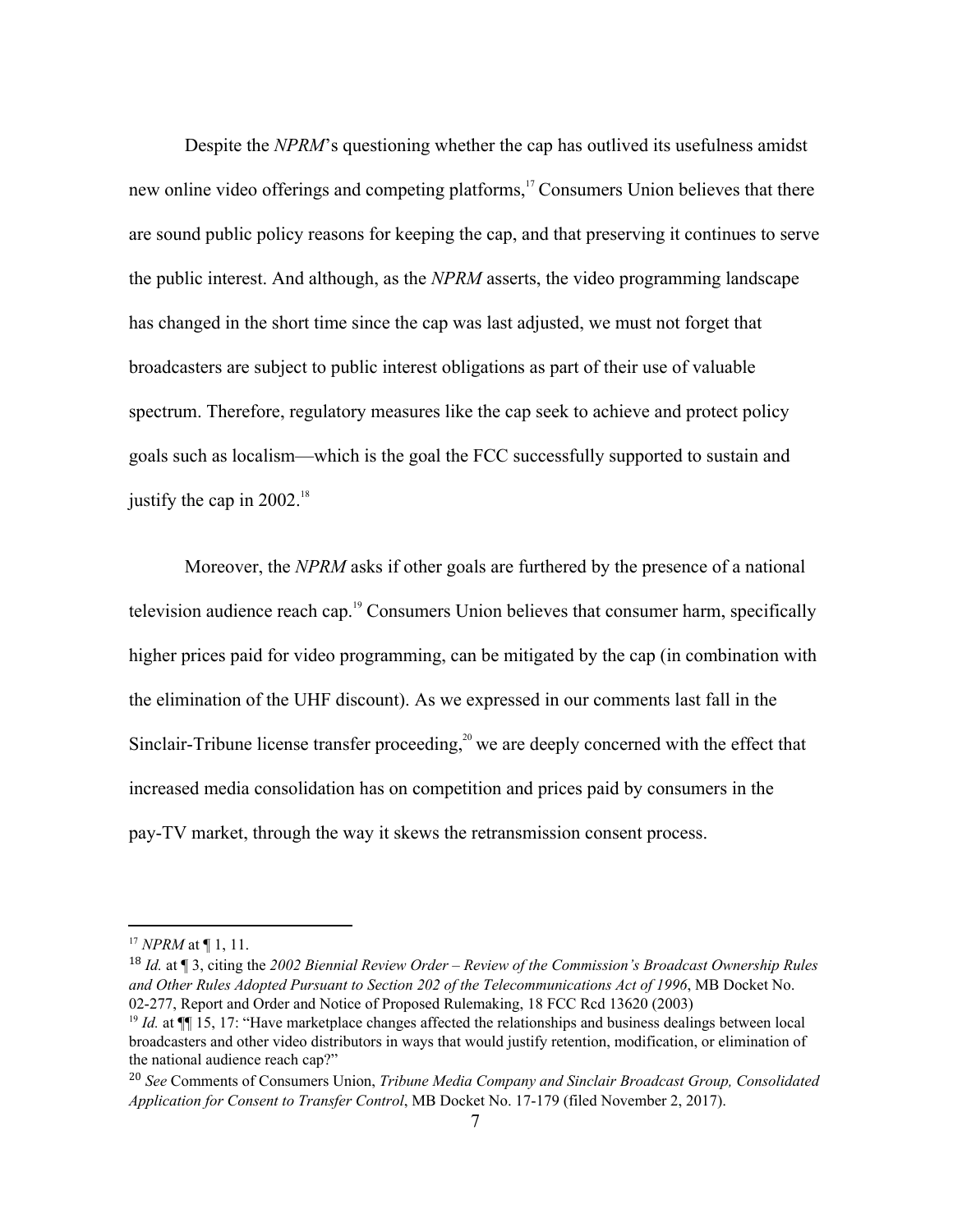As an article last year in *The Economist* points out, the larger a media group becomes by adding stations through mergers and acquisitions, the more leverage it gains in retransmission consent negotiations with  $MVPDs<sup>21</sup>$ . The same article also reports that retransmission consent fees have grown dramatically in the last decade, and now represent nearly a quarter of the multi-billion-dollar revenues enjoyed by broadcasters. Other commenters in the Sinclair-Tribune proceeding further strengthened these conclusions with a detailed analysis of how consolidation in the broadcaster market has led to skyrocketing retransmission consent fees.<sup>22</sup>

Enforcing a national television audience reach cap of 39 percent would help limit the creation of large station groups—the pending Sinclair-Tribune merger notwithstanding—that would gain even greater market power to further raise retransmission consent fees paid by MVPDs. All of which ultimately leads to higher prices paid by consumers. We need look no further than the Department of Justice's complaint challenging the pending AT&T acquisition of Time Warner Inc., to be reminded that "video distributors aim to cover programming cost increases by raising the prices they charge their customers," and "[b]ecause video distributors pass through most of their cost increases to their customers, *these increased costs would likely result in higher monthly bills for consumers*." <sup>23</sup>

<sup>21</sup> *Sinclair Broadcast Buys Tribune Media*, The Economist (May 13, 2017) https://www.economist.com/news/business/21721966-americas-media-regulator-aids-consolidation-tv-stationssinclair-broadcast-buys-tribune.

<sup>22</sup> *See* Comments of DISH Network, *Tribune Media Company and Sinclair Broadcast Group, Inc.*, *Consolidated Applications for Consent to Transfer Control,* MB Docket No. 17-179 (Filed August 7, 2017). **<sup>23</sup>:**Complaint, *United States v. AT&T, Inc., et al*, Nov. 20, 2017,

<https://www.justice.gov/atr/case-document/file/1012916/download> (emphasis added)**.** *See also* (for discussion of how increased consolidation in the video distribution market harms consumers): Dept. of Justice press release,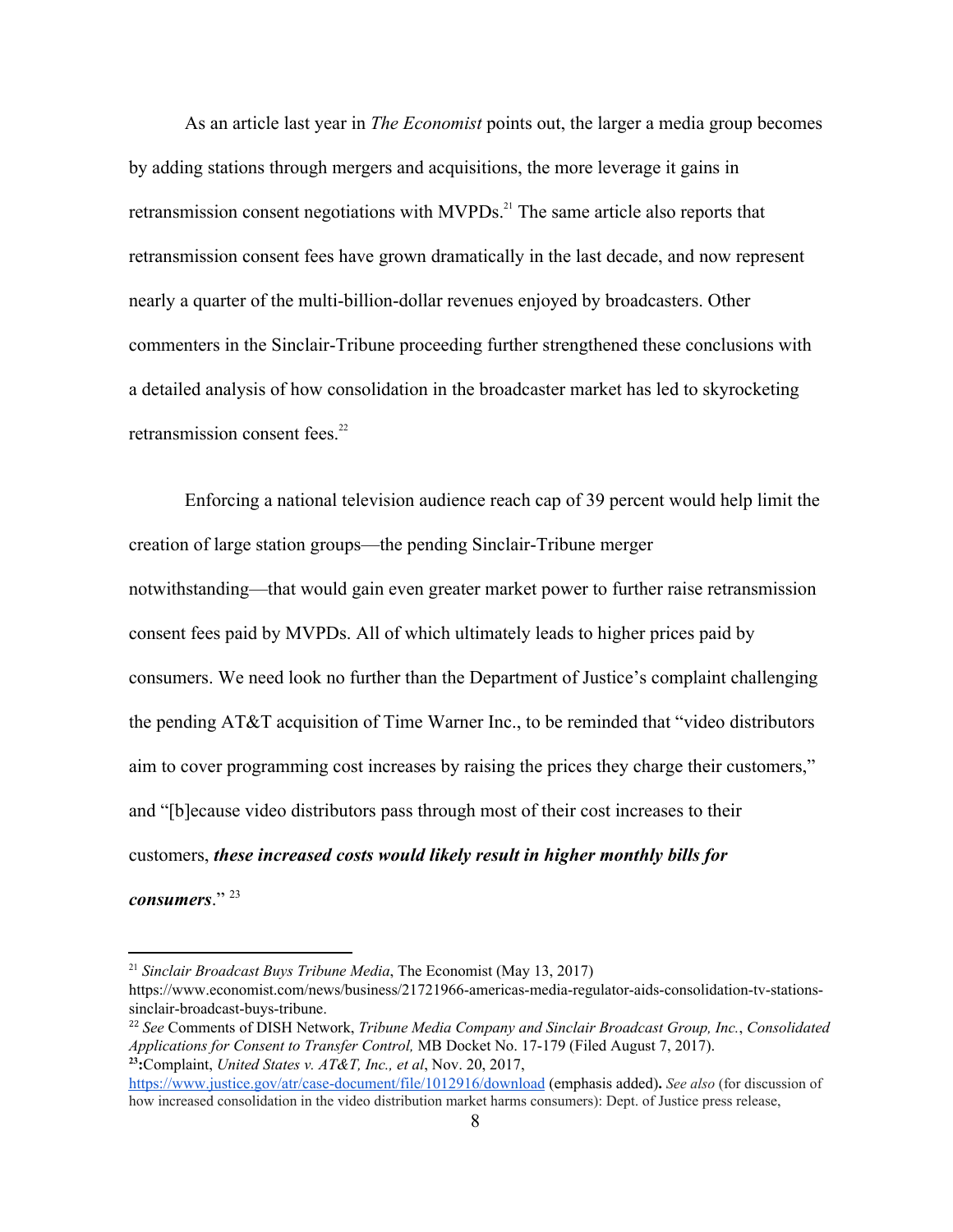Specifically, we have seen that the increased costs borne by MVPDs are passed on to consumers in the form of add-on fees (e.g., a "broadcast TV fee" or a "regional sports fee") in their monthly service bill. Even worse, these fees to consumers have risen by 50 percent in some markets just in the past year.<sup>24</sup> Without a cap, larger station groups can be expected to gain even more leverage in retransmission consent negotiations, so we would fully expect these add-on fees to consumers to increase even more as MVPDs pay higher rates for broadcaster's programming. Therefore, keeping a national television audience reach cap can help restrain price increases and limit further consumer harm.

## **IV. ELIMINATION OF THE UHF DISCOUNT**

The UHF discount is a 1980s-era regulation that permits broadcasters to count only one half of a UHF station's audience reach for purposes of determining compliance with the 39 percent national ownership cap. The discount was originally adopted in recognition of the diminished reach and technological capability of a UHF station in the analog, over-the-air broadcast era of the past. We believe the FCC was correct to eliminate the UHF discount in 2016, after more than ten if not twenty years of warning that its days were numbered.<sup>25</sup> Quite simply, the technological rationale for the regulation is no longer relevant in the digital

Comcast/ NBC Universalmerger consent decree, Jan. 18, 2011,

<https://www.justice.gov/opa/pr/justice-department-allows-comcast-nbcu-joint-venture-proceed-conditions>; Dept. of Justice press release, abandonment of Comcast/ Time Warner Cable merger, Apr. 24, 2015, [https://www.justice.gov/opa/pr/comcast-corporation-abandons-proposed-acquisition-time-warner-cable-after-justice-](https://www.justice.gov/opa/pr/comcast-corporation-abandons-proposed-acquisition-time-warner-cable-after-justice-department)

[department](https://www.justice.gov/opa/pr/comcast-corporation-abandons-proposed-acquisition-time-warner-cable-after-justice-department) 24 James K. Wilcox, *Your Cable Bill Is Going Up More Than You Think This Year*, Consumer Reports

<sup>(</sup>February 4, 2017)

http://www.consumerreports.org/tv-services/your-cable-bill-is-going-up-more-than-you-think-this-year/. <sup>25</sup> *See UHF Discount Elimination Order* at footnotes 24-25, and ¶ 10.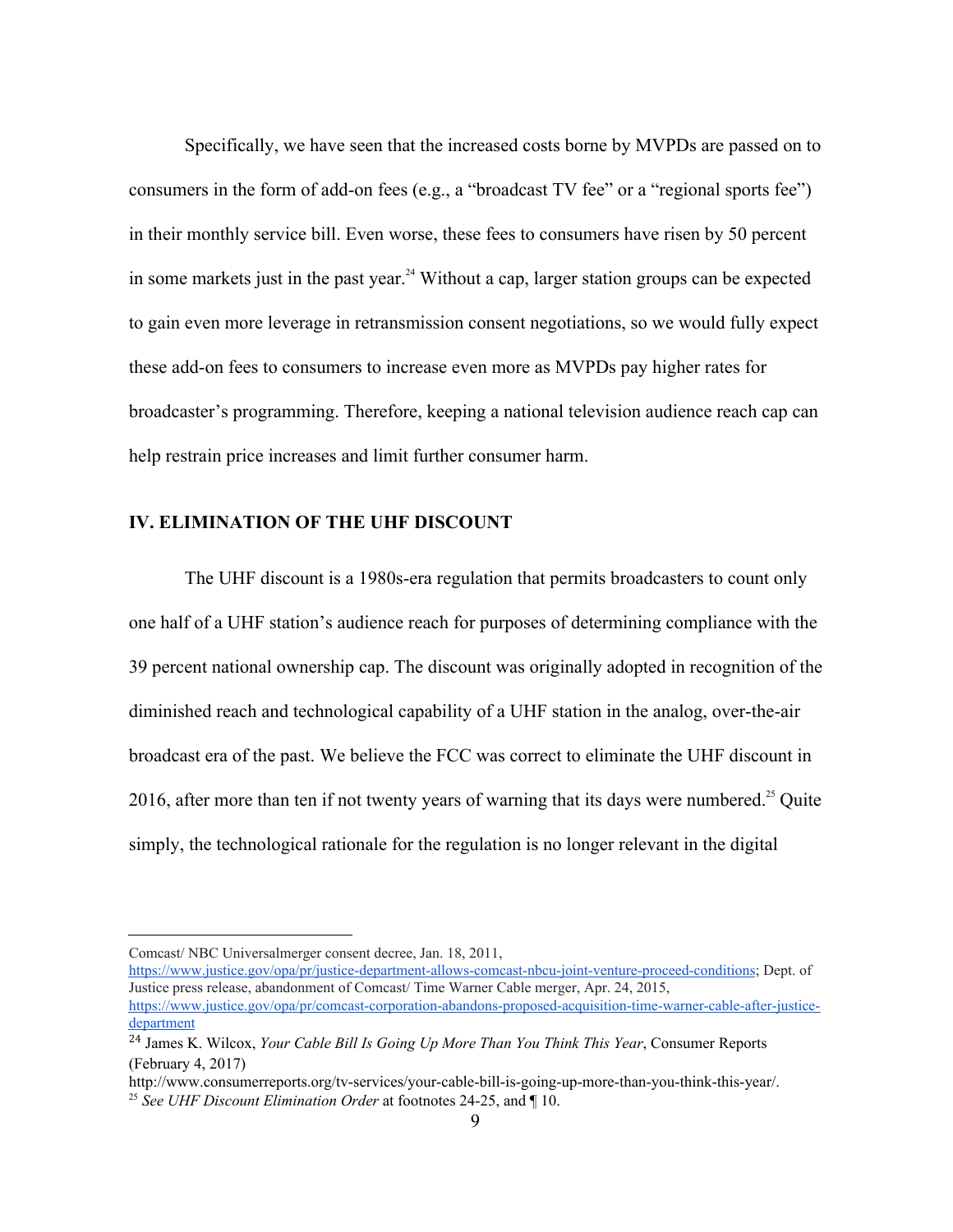television era, where the technological capability and audience reach of a UHF station is equal, if not superior, to a VHF station.

However, less than a year later, the current Commission reinstated the UHF discount, and this outdated regulation is, unfortunately, back on the books. Consumers Union is concerned that resurrecting the discount will promote and enable further media consolidation by providing a loophole to the 39 percent national television audience reach cap. Indeed, if the Sinclair-Tribune merger is approved, the UHF discount would have already succeeded in doing so, and we believe consumers will be harmed with higher prices paid for video programming (as explained above). As the Commission observed when repealing the UHF discount 18 months ago:

Without any current technological justification, the continued application of the UHF discount distorts the calculation of a licensee's national audience reach and undermines the intent of the cap. Continued application of the UHF discount seven years after the DTV transition has the absurd result of stretching the national audience reach cap to allow a station group to actually reach up to 78 percent of television households, dramatically raising the number of viewers that a station group can reach and thwarting the intent of the cap. $26$ 

The goals of the national television audience reach cap are not met when the glaring end-around that the UHF discount represents is allowed to persist. Consumers Union strongly believes the FCC erred when it reinstated the UHF discount last April. The FCC should promote competition in the broadcast television market and the benefits it provides consumers, versus enabling increased consolidation. Accordingly, we strongly urge the

<sup>26</sup> *UHF Discount Elimination Order* at ¶ 34.